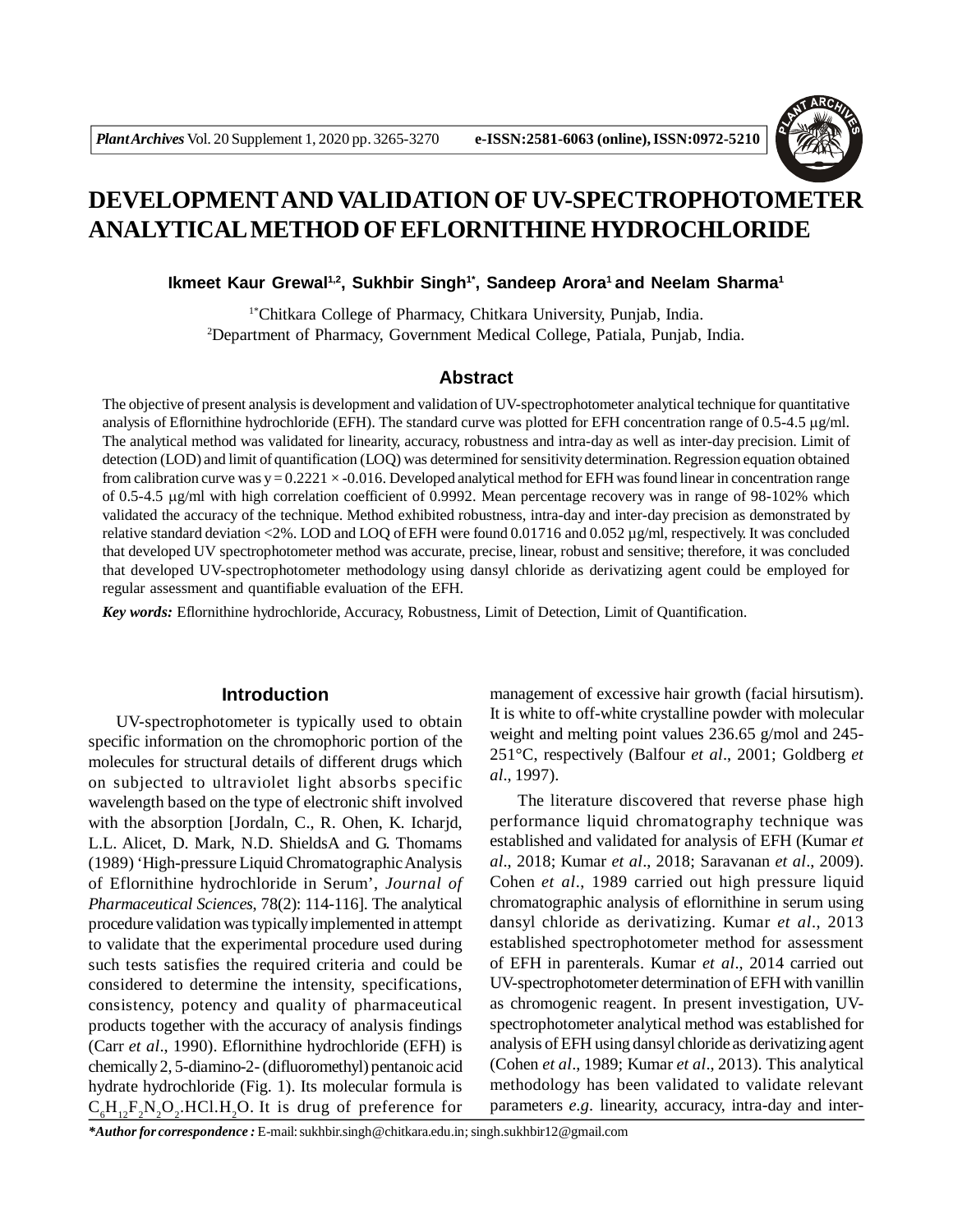| <b>Concentration</b> | Absorbance | <b>Absorbance</b> | <b>Absorbance</b> | <b>Average</b>    | $\frac{0}{0}$ |
|----------------------|------------|-------------------|-------------------|-------------------|---------------|
| $(\mu g/ml)$         |            |                   |                   | <b>Absorbance</b> | <b>RSD</b>    |
| $0.5^{\circ}$        | 0.089      | 0.09              | 0.092             | 0.0903            | 1.69          |
|                      | 0.204      | 0.205             | 0.206             | 0.205             | 0.49          |
| 1.5                  | 0.325      | 0.322             | 0.324             | 0.3236            | 0.47          |
| $\overline{2}$       | 0.421      | 0.423             | 0.423             | 0.4233            | 0.27          |
| 2.5                  | 0.555      | 0.552             | 0.551             | 0.5526            | 0.38          |
| 3                    | 0.657      | 0.656             | 0.656             | 0.6563            | 0.09          |
| 3.5                  | 0.742      | 0.742             | 0.751             | 0.745             | 0.70          |
| 4                    | 0.875      | 0.875             | 0.878             | 0.876             | 0.20          |
| 4.5                  | 0.976      | 0.986             | 0.991             | 0.9843            | 0.78          |

**Table 1:** Linearity data of UV spectrophotometer analytical procedure for EFH.

day precision, limit of detection (LOD) and limit of quantification (LOQ) as per the international conference on harmonization guidelines Q2 (R1) (ICH Guideline, 2005; Sharma *et al*., 2017; Singh *et al*., 2016). This analytical method was developed and validated for evaluation of EFH in solid lipid micro-or nanoparticle synthesized by solvent evaporation method (Singh *et al*., 2012; Singh *et al*., 2016a; Singh *et al*., 2016b).

## **Materials and Methods**

#### **Instruments**

Double beam scanning UV-Spectrophotometer (Systronics 2202 and Systronics AU-2701, Ahmedabad, India) were utilized for measuring absorbance. Digital pH meters (Deluxe model 101, Ambala, India).

### **Reagents and Chemicals**

Eflornithine hydrochloride (CAS NO: 96020-91-6) was purchased from Rusan Pharma Ltd., Mumbai, India. All ingredients used were of analytical grade.

# **Preparation of Reagents and Standards Stock Solution of EFH**

Dansyl chloride as derivatizing reagent was prepared by dissolving 15 mg of Dansyl chloride in 2.5 ml of acetone. The EFH aqueous solution was prepared by dissolving 5 mg of EFH in 2.5 ml of distilled water. Both solutions were stored in the dark. A 2.5 ml aliquot of the



**Fig. 1:** Chemical structure of Eflornithine hydrochloride.

aqueous solution of EFH was reacted with 2.5 ml of Dansyl chloride solution and 2-3 drops of methanol were added. Subsequently, the solution was kept at room temperature in dark for at least 4h. followed by addition of 20 mL of distilled water and vortexing of mixture for 15 seconds to produce 200  $\mu$ g/ml EFH solutions. Then, 0.5 ml of EFH solution was transferred to 10 ml volumetric flask and diluted with distilled water up to the mark to obtain  $10 \mu g/ml$  standard stock solution of EFH. Similar derivatization

procedure was carried out during UV spectrophotometer method validation of EFH for linearity, accuracy, intraday and inter-day precision, limit of detection (LOD) and limit of quantification (LOQ).

### **Absorption Maxima (max ) and Standard Curve of EFH**

Accurately measured 10  $\mu$ g/ml standard stock of EFH (0.5, 1, 1.5, 2, 2.5, 3, 3.5, 4 and 4.5 ml) were transferred to 10 ml volumetric flasks and diluted up to the mark with distilled water to obtain EFH dilutions from 0.5-4.5  $\mu$ g/ml. EFH solution (3  $\mu$ g/ml) was scanned over an UV-spectroscopic scanning range (200-400 nm) to determine  $\lambda_{\text{max}}$  of EFH using distilled water as blank. EFH dilutions  $(0.5-4.5 \text{ µg/ml})$  were analyzed for absorbance (n=3) at  $\lambda_{\text{max}}$  (243 nm) against distilled water as blank using UV spectrophotometer and standard curve was plotted by taking concentration on x-axis and absorbance on y-axis to obtain intercept, slope, straight line equation and correlation coefficient.

#### **Analytical Method Validation Parameters**

• Linearity: The linearity of analytical procedure was determined using standard concentration of EFH ranging from  $0.5$ -4.5  $\mu$ g/ml in distilled water. Standard solutions of EFH were prepared in triplicate and subjected to determination of absorbance at 243 nm. A standard curve was prepared by plotting actual concentration  $(\mu g/ml)$ vs. absorbance and correlation coefficient was calculated. The correlation coefficient was used for evaluation of linearity of analytical procedure (Marakkarakath *et al*., 2019; Uyar *et al*., 2007).

**Table 2:** Accuracy determination of UV-spectrophotometer analytical method for EFH.

| <b>Spiked</b><br>amount<br>$(\mu g/ml)$ | <b>Recovered</b><br>amount<br>$(\mu g/ml)$ | $\frac{0}{0}$<br><b>Mean</b><br>recovery | <b>Statistical</b><br>analysis |  |
|-----------------------------------------|--------------------------------------------|------------------------------------------|--------------------------------|--|
|                                         | 1.997                                      | 99.87                                    | Mean = $101.34%$               |  |
| 2.5                                     | 2.567                                      | 102.7                                    | $SD = 1.418\%$ %               |  |
|                                         | 3.043                                      | 101.46                                   | $RSD = 1.4%$                   |  |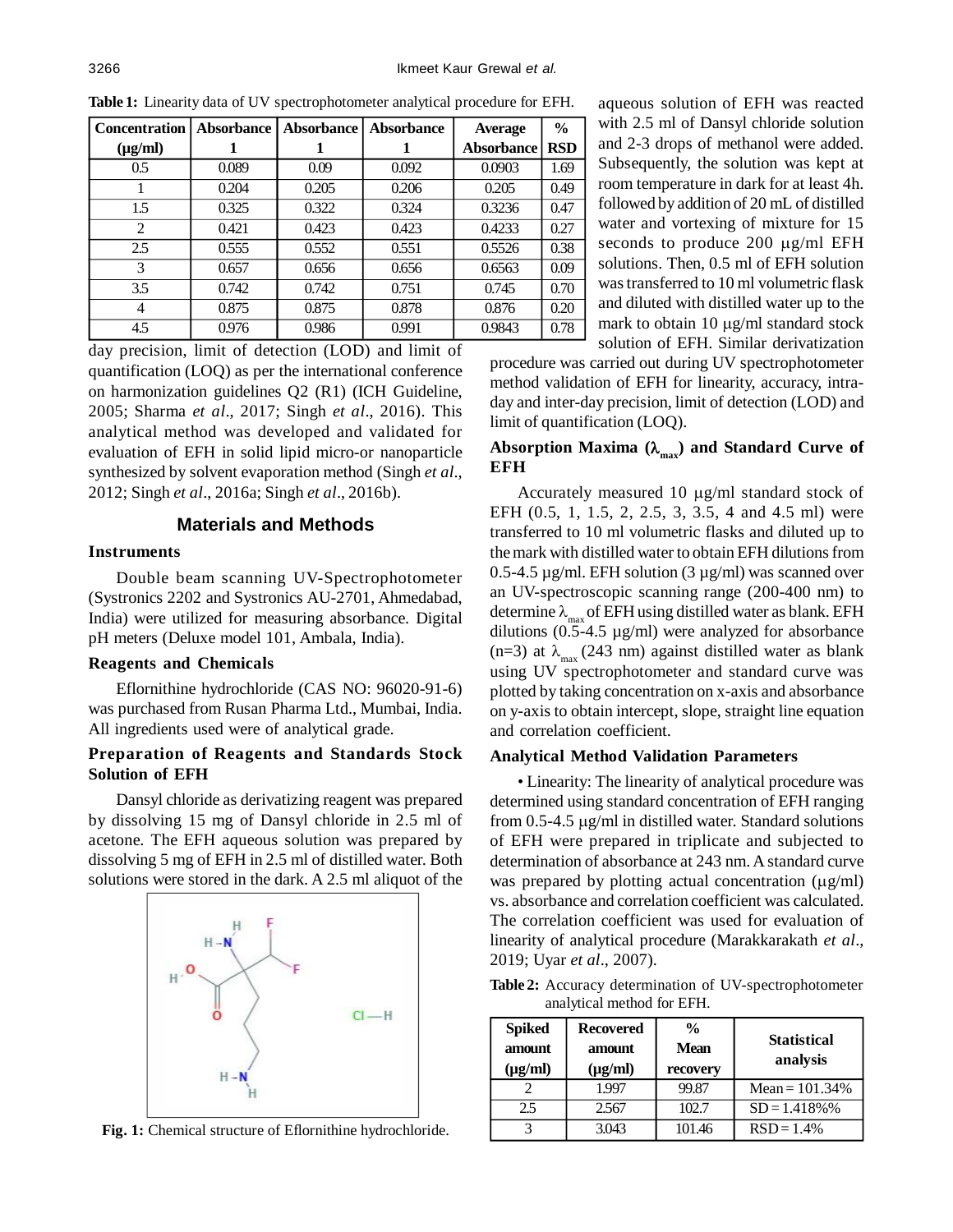

**Fig. 2:** (a) UV spectrum and (b) overlay UV spectrum graph of EFH in distilled water ( $\lambda_{\text{max}} = 243 \text{ nm}$ )



**Fig. 3:** Standard curve of EFH in distilled water using UV-spectroscopy (*n*=3).

**Table 3:** Intra-day precision of analytical method for EFH.

| Concentration   Absorbance   Absorbance   Absorbance  <br>$(\mu g/ml)$ |       |       |       | <b>Mean</b> | S.D.             | $\frac{0}{0}$<br><b>RSD</b> |
|------------------------------------------------------------------------|-------|-------|-------|-------------|------------------|-----------------------------|
|                                                                        | 0.423 | 0.421 | 0.424 |             | $0.4226$ 0.00152 | 0.36%                       |
| 2.5                                                                    | 0.551 | 0.552 | 0.555 |             | $0.5526$ 0.00208 | 0.38%                       |
|                                                                        | 0.657 | 0.656 | 0.652 | 0.6546      | 10,00321         | 0.49%                       |

• Accuracy: Accuracy was checked by spiking technique. Absorbance of 2, 2.5 and 3 µg/ml dilution was determined at 243 nm. The accuracy was calculated as the mean percentage drug recovery from each dilution. The accepted limits of mean percentage recovery are 98%- 102% (Abdelwahab *et al*., 2012; Almasri *et al*., 2019; Belal *et al*., 2013).

• Intra-day and inter-day Precision: 2, 2.5 and 3  $\mu$ g/ml concentrations of EFH were analyzed at three different times within a day (intra-day precision) and on three different days (inter-day precision) (Breier *et al*., 2007; Jain *et al*., 2013; Patil *et al*., 2015; Alamri *et al*., 2016; Divya *et al*., 2013; Prashant *et al*., 2013).

• Robustness: Robustness of UV spectrophotometer analytical method was determined by analyzing the 2.5 ìg/ ml EFH solutions at different wavelengths  $(\lambda)$  *i.e.* 243  $\pm$  15 nm (Christian *et al*., 2017).

• LOD and LOQ: LOD and LOQ of EFH were assessed from slope (S) of calibration curve and standard deviation of y-intercept of regression equation using subsequent equations:

$$
LOD = 3.\frac{3\sigma}{s} \tag{1}
$$

$$
LOQ = \frac{10\sigma}{S} \tag{2}
$$

LOD is least quantity of analyte which can be detected in sample, but not necessarily quantities as an accurate value while LOQ is minimum quantity that can be quantified by the instrument (Divya *et al*., 2013; Divya and Narayana, 2014).

# **Results and Discussion Absorption Maxima ( max ) and Standard Curve of EFH**

Absorption Maxima ( $\lambda_{\text{max}}$ ) of EFH acquired through UV scan of EFH solution *i.e.*  $3 \mu g/ml$  was found to be 243 nm (Fig. 2). Regression coefficient and regression equation estimated through calibration curve of EFH was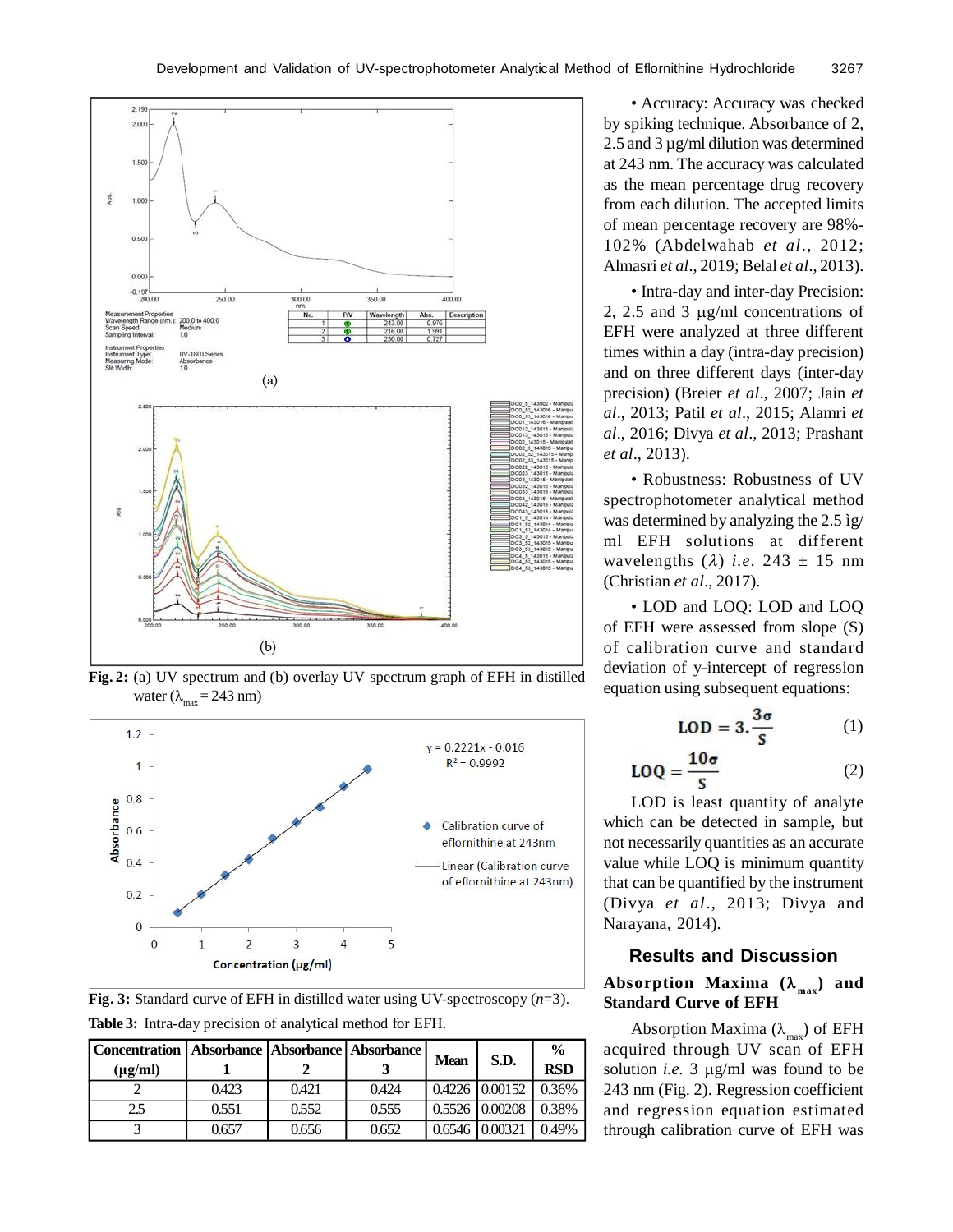| Concentration   Absorbance   Absorbance   Absorbance |       |       |       |             |                       | $\frac{6}{9}$ |
|------------------------------------------------------|-------|-------|-------|-------------|-----------------------|---------------|
| $(\mu \mathbf{g}/m)$                                 |       |       |       | <b>Mean</b> | S.D.                  | <b>RSD</b>    |
|                                                      | 0.423 | 0.431 | 0.428 | 0.4273      | 0.0040                | 0.95%         |
| 2.5                                                  | 0.551 | 0.561 | 0.554 | 0.5553      | 0.0051                | 0.92%         |
|                                                      | 0.657 | 0.652 | 0.669 |             | $0.6593 \mid 0.00873$ | 1.33%         |

**Table 4:** Inter-day precision of analytical method for EFH.

**Table 5:** Robustness studies of analytical method for EFH.

| <b>Condition</b> | <b>Parameter</b> | <b>Absorbance</b> | <b>Mean</b> | SD      | $%$ RSD |
|------------------|------------------|-------------------|-------------|---------|---------|
| Change           | $228 \text{ nm}$ | 0.566             |             |         |         |
| 1n               | $243 \text{ nm}$ | 0.557             | 0.5646      | 0.00709 | 26      |
| Wavelength       | $258 \text{ nm}$ | 0.571             |             |         |         |



**Fig. 4:** Standard Curve of EFH at 243 nm for linearity determination.

found to be 0.9992 and  $y = 0.2221 \times -$ 0.016 respectively (Fig. 3).

# **Linearity**

The linearity range for EFH at 243 nm was found  $0.5-4.5 \mu$ g/ml which has been confirmed by correlation coefficient value of 0.9988, 0.9991 and 0.9995 which are within the limit (not less than 0.99) and confirms linearity of the method (Table 1 and Fig. 4) (Marakkarakath *et al*., 2019; Uyar *et al*., 2007).

# **Accuracy**

The % mean recovery of EFH was found to be 99.87, 102.7 and 101.46%, respectively for 2, 2.5 and 3  $\mu$ g/ml solutions (Table 2). Average % recovery of EFH was 101.34% which lies in acceptable limits of mean percentage recovery are 98%-102% with % RSD value 1.4% which indicated good accuracy (Almasri *et al*., 2019; Belal *et al*., 2013).

# **Intra-day and inter-day Precision**

The % RSD for absorbance values of 2, 2.5 and 3  $\mu$ g/ml EFH at three different time periods within a day was found to be 0.36, 0.38 and 0.49 % (Table 3) while on three different days (interday) was found 0.95, 0.92 and 1.33 % (Table 4) which were found to be within the specified limits  $(< 2\%)$  as specified in the ICH guidelines (Alamri *et al*., 2016; Breier *et al*., 2007; Divya *et al*., 2013; Jain *et al*., 2013; Patil *et al*., 2015; Prashant *et al*., 2013).

# **Robustness**

% RSD of absorbance values of sample solutions analyzed at different wavelengths was found  $1.26 \le 2\%)$ which validated the robustness of analytical method (Table 5) (Christian *et al*., 2017).

# **Limit of Detection (LOD) and Limit of Quantitation (LOQ)**

The LOD and LOQ of EFH were found to be  $0.01716$  and  $0.052 \mu g/ml$ , respectively, which showed high sensitivity of analytical method. Results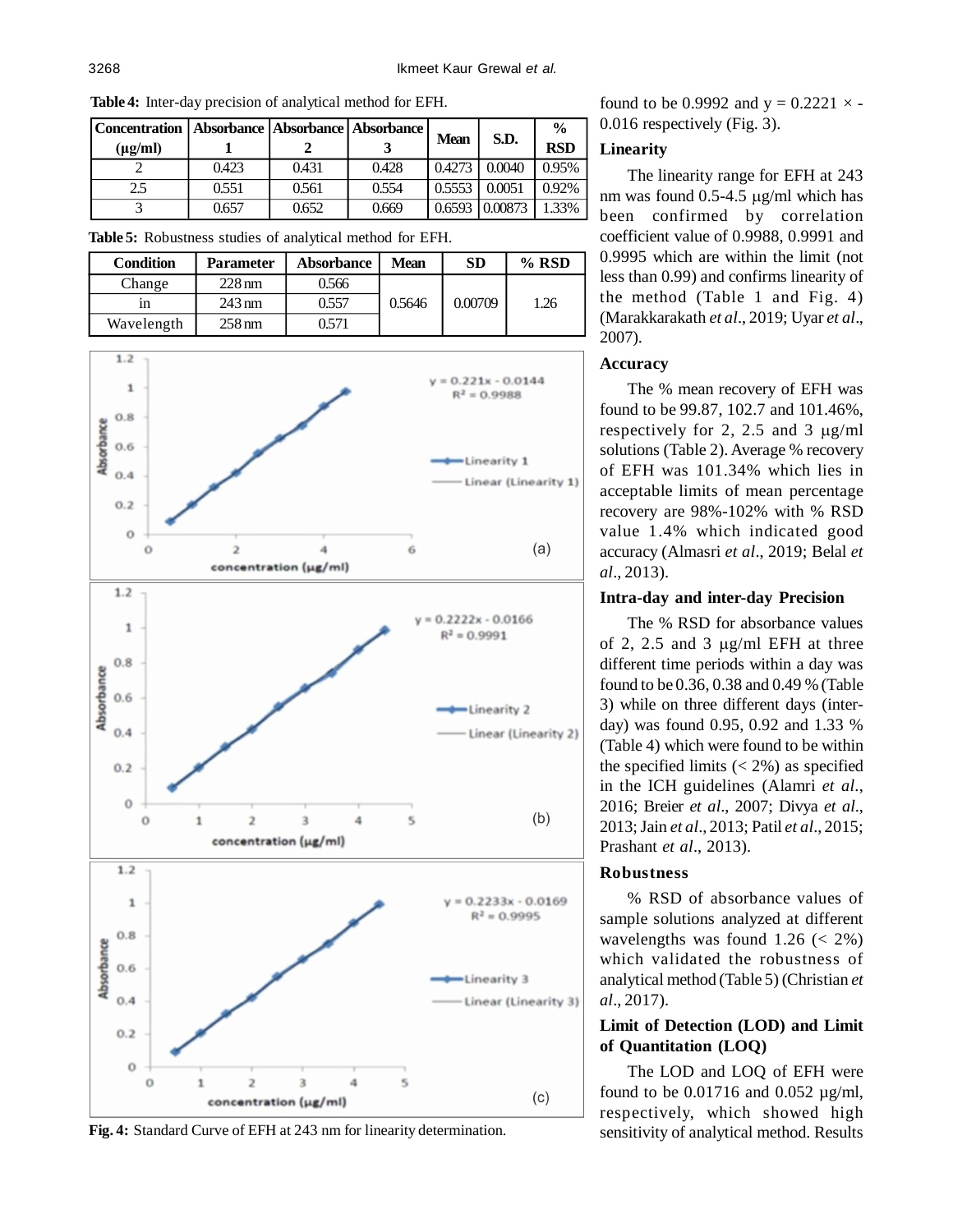**Table 6:** Validation parameters of UV-spectrophotometer analytical method for EFH.

| <b>Parameter</b>                                                      | <b>Result</b>               |
|-----------------------------------------------------------------------|-----------------------------|
| $\lambda_{\max}$ (nm)                                                 | 243                         |
| Regression equation ( $y = mx + c$ )                                  | $y=0.2221x-0.016$           |
| Regression coefficient $(r^2)$                                        | 0.9992                      |
| Linearity $(r^2)$                                                     | 0.9988, 0.9991, 0.9995      |
| Accuracy (% mean drug recovery)                                       |                             |
| $2 \mu g/ml$                                                          | 99.87                       |
| $2.5 \mu$ g/ml                                                        | 102.7                       |
| $3 \mu g/ml$                                                          | 101.46                      |
| Intra-day precision indicated by % RSD for EFH                        | 0.36, 0.38, 0.49            |
| Inter-day precision indicated by % RSD for EFH                        | 0.95, 0.92, 1.33            |
| Robustness indicated by % RSD ( $\lambda_{\text{max}}$ , 243 ± 15 nm) | 1.26                        |
| Limit of detection (LOD)                                              | $0.01716 \,\mu\text{g/ml}$  |
| Limit of quantitation (LOQ)                                           | $0.052 \,\mathrm{\mu g/ml}$ |

of numerous validation parameters of UVspectrophotometer analytical technique for EFH have been recapitulated in table 6.

# **Conclusion**

The developed UV-spectrophotometer method was found accurate, precise, linear and sensitive. Minor variations in wavelength did not affect the method which validated robustness of developed analytical technique. It was concluded that developed UV-spectrophotometer methodology using dansyl chloride as derivatizing agent could be employed for regular assessment and quantifiable evaluation of the EFH.

# **Acknowledgement**

The authors are thankful to Chitkara College of Pharmacy, Chitkara University, Punjab, India for providing facilities for this research work. The authors also express their gratitude to Rusan Pharma Ltd., Mumbai, India for providing Eflornithine hydrochloride as a gift sample.

#### **Conflict of Interests**

The authors report no conflicts of interest in this work.

### **References**

- Abdelwahab, N.S., B.A. El-zeiny and S.I. Tohamy (2012). Two spectrophotometric methods for simultaneous determination of some antihyperlipidemic drugs. *Journal of Pharmaceutical Analysis.*, **2(4):** 279-284.
- Alamri, R.G., K. Mohsin, A. Ahmad, M. Raish and F.K. Alanazi (2016). Development and validation of bioanalytical UHPLC-UV method for simultaneous analysis of unchanged fenofibrate and its metabolite fenofibric acid in rat plasma: application to pharmacokinetics. *Saudi Pharmaceutical Journal.*, **25(1):** 128-135.
- Almasri, I.M., M. Ramadan and E. Algharably (2019).

Development and validation of spectrophotometric method for determination of gabapentin in bulk and pharmaceutical dosage forms based on Schiff base formation with salicylaldehyde. *Journal of Applied Pharmaceutical Science.*, **9(3):** 21-26.

- Belal, T.S., H.G. Daabees, M.M. Abdel Khalek, M.S. Mahrous and M.M. Khamis (2013). New simple spectrophotometric method for determination of the binary mixtures (atorvastatin calcium and ezetimibe; candesartan cilexetil and hydrochlorothiazide) in tablets. *Journal of Pharmaceutical Analysis.*, **3(2):** 118-126.
- Breier, A.R., M. Steppe and E.E.S. Schapoval (2007). Validation of UV spectrophotometric method for fexofenadine hydrochloride in pharmaceutical formulations and comparison with HPLC. *Analytical Letters.*, **40(12):** 2329- 2337.
- Carr, GP. and J.C. Wahlich (1990). A practical approach to method validation in pharmaceutical analysis. *Journal of Pharmaceutical and Biomedical Analysis.*, **8(8-12):** 613- 618.
- Christian, J., P. Shah, M. Patel, K. Patel and T. Gandhi (2017). Optimizing derivatization conditions using an experimental design and simultaneous estimation of artemether and lumefantrine by ratio first order derivative spectrophotometric method. *Journal of Taibah University for Science.*, **11(5):** 729-740.
- Cohen, J.L., R.J. Ko, A.T. Lo, M.D. Shields and T.M. Gilman (1989). High pressure liquid chromatographic analysis of eflornithine in serum. *Journal of Pharmaceutical Sciences*., **78(2):** 114-116.
- Divya, K. and B. Narayana (2014). A novel spectrophotometric approach for the determination of febantel in pure and dosage forms. *Journal of Association of Arab University for Basic and Applied Sciences.*, **19(1):** 23-28.
- Divya, K., B. Narayana and S. Samshuddin (2013). New spectrophotometric methods for the determination of sulfadoxine by the formation of Co (II) Complexes. *Journal of Saudi Chemical Society.*, **20:** 536-540.
- Ghareeb, M.M., A.A. Abdulrasool, A.A. Hussein and M.I. Noordin (2009). Kneading technique for preparation of binary solid dispersion of meloxicam with poloxamer 188. *AAPS Pharm. Sci. Tech.*, **10(4):** 1206-1215.
- ICH Harmonized Tripartite Guideline (2005). Validation of analytical procedures: text and methodology, ICH Q2 (R1).
- Jain, R., N. Jain, D.K. Jain, V.K. Patel, H. Rajak and S.K. Jain (2013). Novel UV spectrophotometer methods for quantitative estimation of metronidazole and furazolidone using mixed hydrotropy solubilisation. *Arabian Journal*